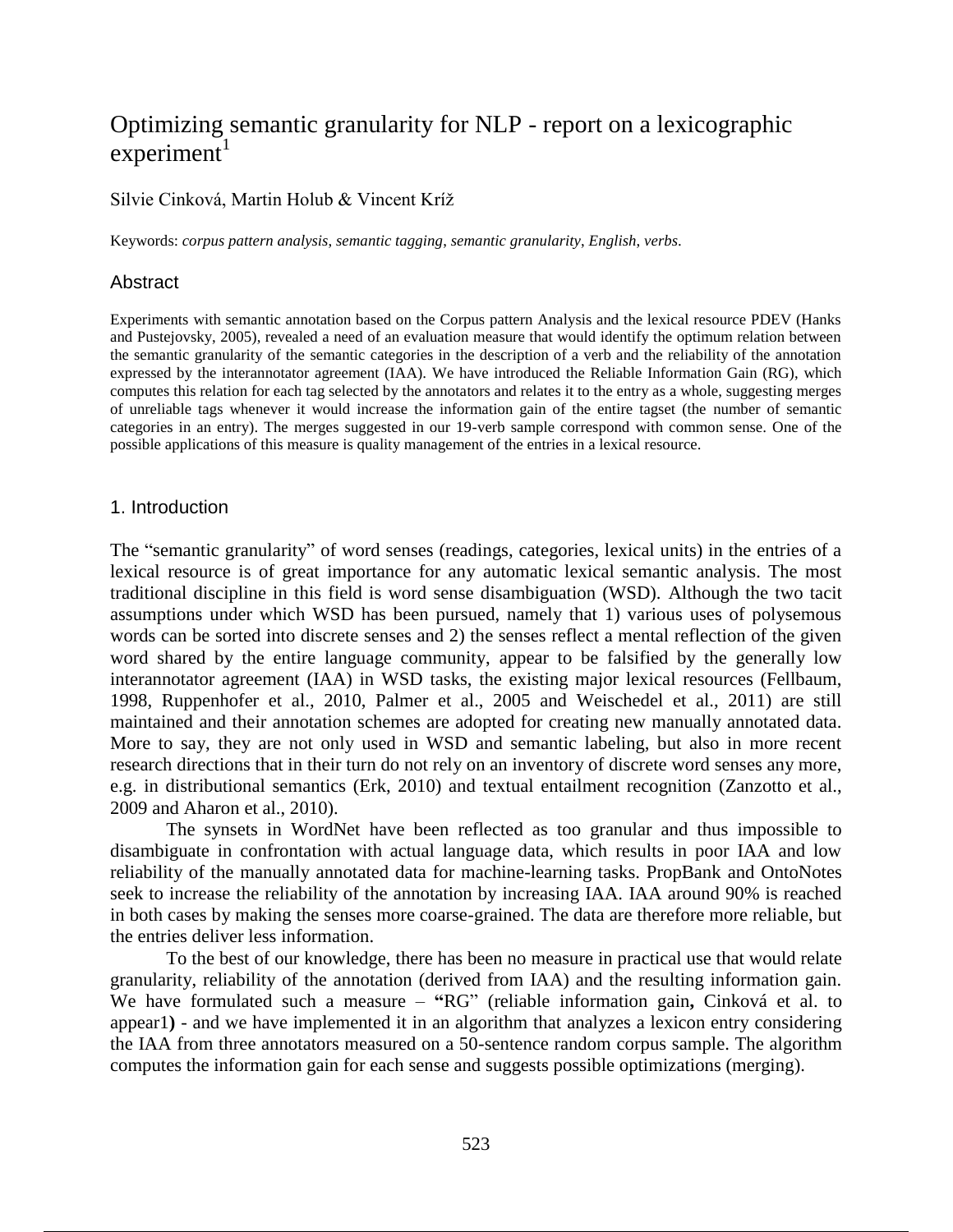While normally the usefulness of a lexical resource can hardly be assessed before it is used in an application (which in turn hardly happens before the resource is finished), using this algorithm helps managing the optimum level of semantic granularity for each finished entry.

# 2. Interannotator agreement experiments on PDEV and VPS-30-En

### 2.1. *Motivation*

The idea of RG has crystallized as a supplementary result of a two-year cooperation with Patrick Hanks at the Institute of Formal and Applied Linguistics, Charles University in Prague. We were exploring the Pattern Dictionary of English Verbs (Hanks and Pustejovsky, 2005) from the point of its usability in NLP tasks, since the patterns of PDEV appear intuitively very appealing for automatic clustering of semantically similar verb uses by means of statistical machine learning. As a first step, we considered it necessary to find out whether the clustering provided by P. Hanks can be replicated by other people, assuming they are familiar with the clustering principle.

# 2.2. *PDEV vs. other lexical resources*

The principle behind PDEV is different from WordNet and OntoNotes word senses. The Theory of Norms and Exploitations and the method of Corpus Pattern Analysis, on which PDEV draws (Hanks, forthcoming), are an example of the modern, corpus-based lexicology that has boomed since the 1990s (Sinclair, 1991, Fillmore and Atkins, 1994, Kilgarriff, 1997 and many more) and has had a great impact on the practical lexicography. There has been a general consensus that dictionary definitions need to be supported by corpus examples. The lexical description in modern English monolingual dictionaries (Sinclair et al., 1987, Rundell et al., 2007) explicitly emphasizes contextual clues, such as typical collocates and the syntactic surroundings of the given lexical item, rather than relying on very detailed definitions. In other words, the sense definitions are obtained as syntactico-semantic abstractions of manually clustered corpus concordances: in classical dictionaries as well as in lexical resources for NLP.

Being one of the leading researchers in this direction, Hanks has been performing a radical revision of the lexical description both in theory (Hanks, forthcoming) and in practice (Hanks and Pustejovsky, 2005), creating the Pattern Dictionary of English Verbs (PDEV), publicly available at http://nlp.fi.muni.cz/projekty/cpa/). Instead of an inventory of senses, the verb is supposed to manifest itself in different corpus concordances, which activate different aspects of its "meaning potential". The verb entries consist of "categories". Each category consists of a "pattern" of regular use and an "implicature". The pattern has the form of a proposition, and so does the implicature, which can be regarded as a paraphrase of the pattern. The categories define, roughly speaking, normal uses of a verb that have a common syntactic, lexical and morphological features. They denote a similar event in which similar participants (e.g. humans, artifacts, institutions, and other events) are involved.

During the entry compilation process, several hundred random BNC concordances (The British National Corpus, 2007) are manually clustered according to the syntactic, lexical and morphological similarity, as well as according to the semantic similarity of the implicatures. The patterns constitute "prototypes" (Hanks, forthcoming). Concordances that match these prototypes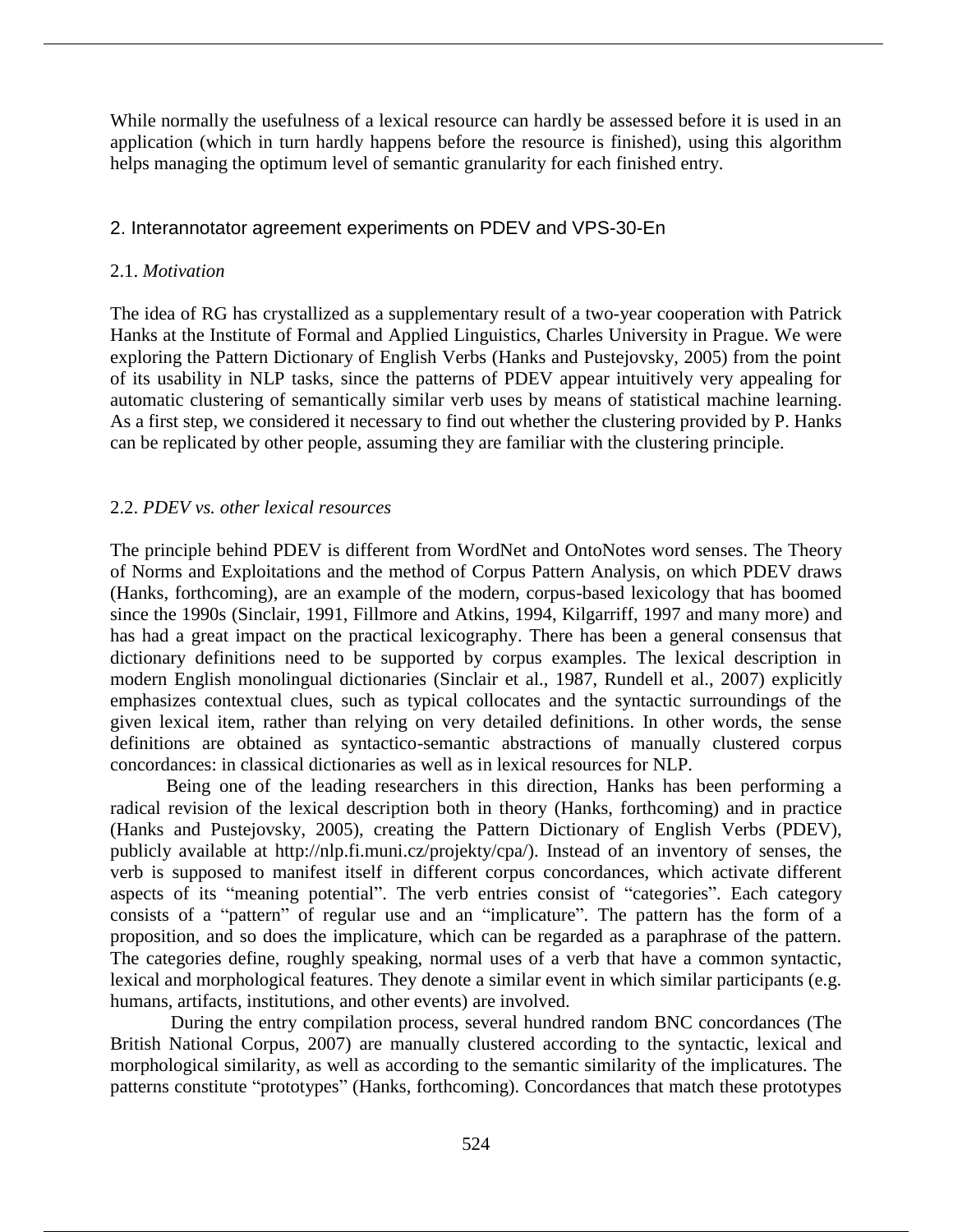well are called "norms". Concordances that match with a reservation are called "exploitations". The corpus annotation of PDEV indicates the norm-exploitation status for each concordance.

The main strength we see in PDEV is the tight link between each category and the concordances it is based on. Rumshisky et al. (2009) conducted an interesting experiment, which suggested that better IAA in lexical semantic analysis could be reached if the classical WSD task was redesigned: her annotators, who did not even need to be linguists, reached a pretty good agreement on to what extent a verb is used in the same sense in two different concordances. The experimental data was taken from PDEV. The resulting clusters were somewhat coarser-grained than the original PDEV categories, since the annotators had not been instructed to consider the syntactic features of the concordances, such as the argument structure. Nevertheless, they displayed a significant overlap with the categories. This raised the hope that linguists could reach a reasonable IAA even on the original PDEV categories.

#### 2.3. *The annotation experiments*

The original PDEV had never been tested on IAA. Each entry had been based on concordances annotated solely by the author of that particular entry. The annotation instructions had been transmitted only orally. The data had been evolving along with the method, which implied that the concordance sample was not always completely revised after a revision of the entry and that the clustering criteria were different for different entries, for instance: how much surrounding context and common knowledge should be taken into account and which is the stronger criterion – the lexical, morphological and syntactic similarity of the pattern or the semantic similarity of the implicature.

We ran several annotation rounds in different setups. In 2009, we appointed several annotators. All were linguists and one of them was P. Hanks himself. We picked 20 finished entries with annotated concordances, presented them for the annotators and asked them to sort another set of 50 new random concordances for each verb in the same way. The verbs were *abstain, accept, address, admit, alter, announce, argue, call, claim, engage, explain, fire, lead, need, plan, rush, say, spoil, tell* and *visit*. The interannotator agreement (IAA, measured by Fleiss' kappa (Artstein and Poesio, 2008)) was shifting for each verb. For instance, eleven verbs reached over 0.6, which is generally considered a fair agreement. Three verbs reached over 0.7, but other three not even 0.3. The average was 0.596. The manual analysis of interannotator disagreements resulted in a preliminary annotation guide (Cinková and Hanks, 2010), which preserved a snapshot of the CPA theory and also contained some tentative suggestions for the next annotation experiments, such as an elaboration on the exploitations. We divided the explotations into four types: figurative use, unexpected lexical population of an argument, syntactic deviation and coercion.

Later on, it became evident that we would need an experimental sandbox on our own not to destroy the original PDEV. In late 2010, we parted from PDEV and started building **VPS-30- En** (Cinková et al., to appear2)**.**

2.4. *VPS-30-En*

VPS-30-En (Verb Pattern Sample of 30 English verbs) is a collection of 30 revised PDEV verbs in which the adjustments of the entries and the original concordance samples were driven by IAA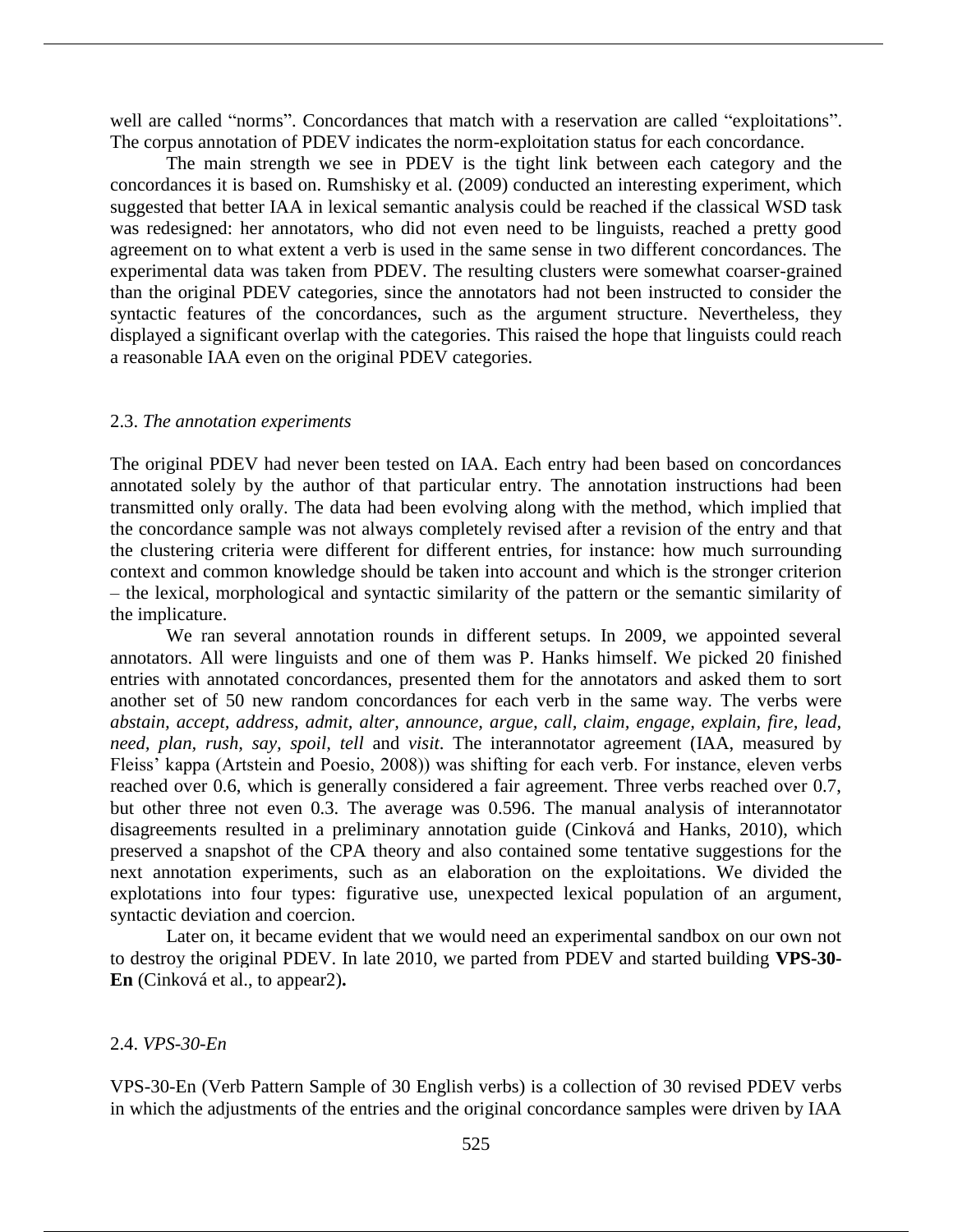findings, with the optimization of RG in mind. It contains the verbs *access, ally, arrive, breathe, claim, cool, crush, cry, deny, enlarge, enlist, forge, furnish, hail, halt, part, plough, plug, pour, say, smash, smell, steer, submit, swell, tell, throw, trouble, wake* and *yield*.

The collection is not a competitor of PDEV, but a deliberately small sample revised and cleaned up as a gold-standard data set for statistical pattern recognition. VPS-30-En can be browsed and downloaded at http://ufal.mff.cuni.cz/spr and soon also in the LINDAT-CLARIN repository.

We revised the 30 verbs and ran the annotations in several rounds according to the new guidelines and with different annotators. We have also slightly altered the annotation scheme, revised some entries and updated the reference samples (usually 250 concordances per verb). The annotators were given the entries as well as the reference sample annotated by the lexicographer (S. Cinková) and a test sample of 50 random concordances for annotation. We measured IAA and analyzed the interannotator disagreement manually. When the IAA was low and the type of disagreement indicated a problem in the entry, the entry was revised again. Then the lexicographer revised the original reference sample along with the first 50-concordance sample. The annotators got back the revised entry, the newly revised reference sample and an entirely new 50-concordance annotation batch. The final multiple 50-concordance sample was subject to "adjudication": the lexicographer compared the three annotations and eliminated evident misjudgments. The adjudication protocol has been kept for further experiments. In the end, we got for each verb an entry along with 300+ manually annotated concordances (single values), out of which 50 are manually annotated and adjudicated concordances (multiple values cleared of evident misjudgments).

The analysis of the annotator disagreements made it clear for us that each verb has its individual maximum IAA, at least with respect to the Fleiss' kappa. Fleiss' kappa, unlike, for example, the sheer percentage count, considers the "perplexity" of each verb. A verb's perplexity is the higher, the more tags (i.e. pattern numbers) are used and the more evenly they are distributed. The perplexity drops when the assigned pattern numbers are few and when one or a few tags dominate. Fleiss' kappa drops more significantly with each interannotator disagreement in low-perplexity verbs than in high-perplexity verbs. A distinct case of a low-perplexity verb is the verb *halt* in Fig. 1, which has only three categories and one is dominant. The 4 annotators agreed to approx. 80%, but the Fleiss' kappa did not even reach 0.6, whereas a highly perplex verb as *part* reached a 0.7 kappa with the same agreement percentage.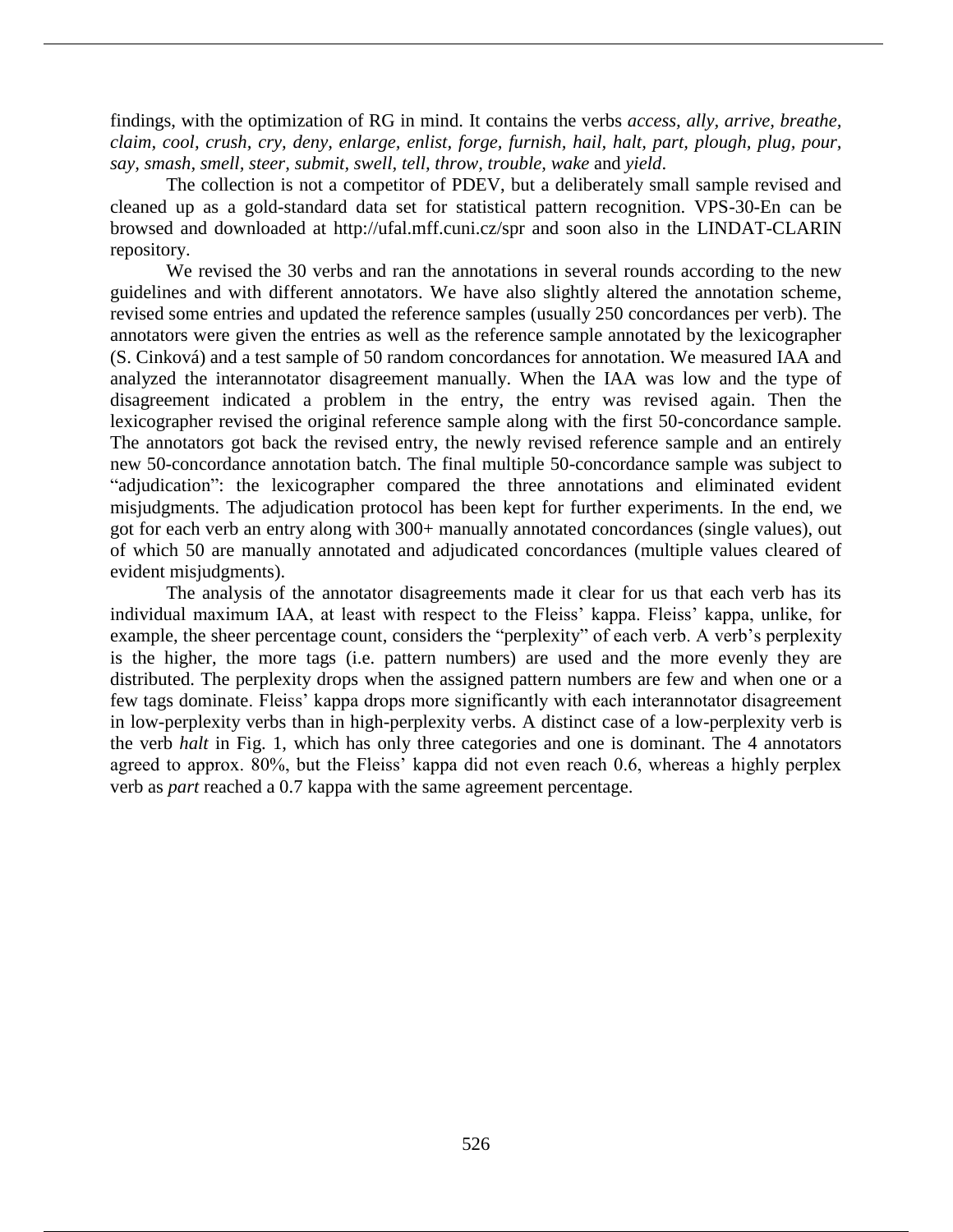

**Figure 1.** The relation between IAA measured by percentage and by Fleiss' kappa.

# 3. Information Gain Optimization

#### 3.1. *IAA evaluation*

It is illusory to require a 100% agreement among four annotators in a semantic task on a 50 concordance sample. The average number of categories in an entry is 13.6, but potentially it is five times higher, since the annotators are expected to observe four types of exploitations in addition and we consider even disagreements within the same category number, when the annotators differ in the exploitation markup. When exploitations are considered, the average Fleiss' kappa in VPS-30-En is 0.7. When we neglect them, it is 0.791. What do these numbers tell us about the agreement? How do we learn for each individual entry-sample pair at which point the annotation is reliable enough and the semantic information is granular enough to be interesting for text analysis? As an answer to these questions, we have introduced RG, a measure that optimizes the relation between the informative power of a tag and its reliability with respect to how probably annotators would agree to assign this particular tag.

#### 3.2. *Computing the Reliable Information Gain (RG)*

Confusion matrices for each annotator pair (Fig. 2) are produced for the analysis of each annotated entry. One annotator is represented by the lines and the other by the columns. The numbers inside the matrix indicate how many times a combination of tags from these two annotators occurred. For example, A1 and A2 agreed in 29 concordances on the tag 1. In three concordances A1 assigned tag 5, whereas A2 assigned 4. These matrices constitute the input of the RG optimization algorithm for the computation of "confusion probability matrices" (CPM, Fig. 3**Error! Reference source not found.**): each row in the CPM corresponds to one particular tag and shows the probabilities of selecting possible tags by different annotators **on the assumption that** one of the annotators has already chosen the given tag. For example, the first row indicates that **if** one annotator uses the tag 1, there is an 89.5% chance that another annotator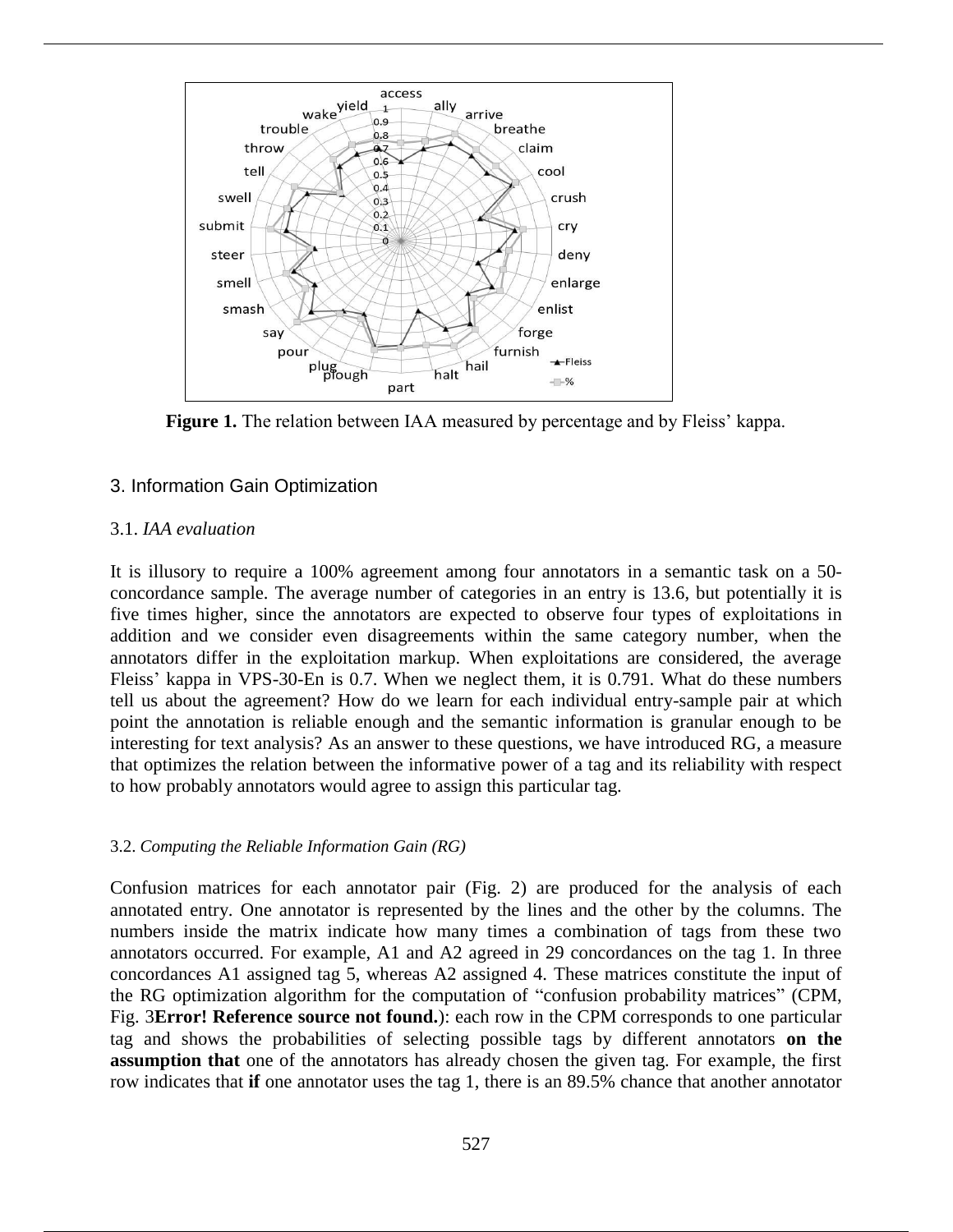will agree, an 8.4% chance that another annotator will choose the tag 1.a, and a 2.1% chance that another annotator will choose the tag 2.

| $A_1$ vs. $A_2$ |  |        |  | $A_1$ vs. $A_3$ |  |     |          |                | $A_2$ vs. $A_3$ |                  |   |          |   |     |  |  |  |
|-----------------|--|--------|--|-----------------|--|-----|----------|----------------|-----------------|------------------|---|----------|---|-----|--|--|--|
|                 |  | 1.a    |  | 4               |  |     |          | 1.a            |                 | 4                |   |          |   | 1.a |  |  |  |
|                 |  |        |  |                 |  |     | 29       | $\overline{2}$ | 0               | 0                |   |          |   | 2   |  |  |  |
| 1.a             |  |        |  | $\theta$        |  | 1.a | 1        | 0              | U               | 0                |   | 1.a      | 2 |     |  |  |  |
| $\overline{2}$  |  |        |  |                 |  | 2   | $\theta$ | 0              | 12              | $\boldsymbol{0}$ | 0 |          |   |     |  |  |  |
| 4               |  | $\cup$ |  |                 |  | 4   | 0        | U              |                 |                  |   | $\Delta$ |   |     |  |  |  |
|                 |  |        |  |                 |  | 5   | 0        | O              |                 | O                |   |          |   |     |  |  |  |

**Figure 2.** Confusion matrices for the paired annotators A1, A2 and A3.

This enables us to assess the "usefulness" of each tag (and hence the usefulness of each pattern). The usefulness drops when the tag is unreliable. The usefulness of each tag contributes to the "average reliable gain" (ARG), which is computed for the entire tagset (all patterns). ARG would reach its maximum if there was a 100% IAA. Since in practice the IAA we get is lower, ARG should be maximized by merging some of the tags with poor RG. When there is a lot of confusion among annotators, our algorithm maximizes ARG and suggests the best set of merges to produce an optimized tagset, so that the degree of confusion among tags is reduced and the reliable information is preserved at the same time.

|  |                                                                                                                                                                           | $1.a$ 2 | ↖ |
|--|---------------------------------------------------------------------------------------------------------------------------------------------------------------------------|---------|---|
|  |                                                                                                                                                                           |         |   |
|  |                                                                                                                                                                           |         |   |
|  | $\begin{array}{c cccccc} 1 & 0.895 & 0.084 & 0.021 & 0.000 & 0.000 \ 1.a & 0.727 & 0.091 & 0.182 & 0.000 & 0.000 \ 2 & 0.053 & 0.053 & 0.895 & 0.000 & 0.000 \end{array}$ |         |   |
|  |                                                                                                                                                                           |         |   |
|  | $\begin{array}{c cccccc}\n4 & 0.000 & 0.000 & 0.000 & 0.333 & 0.667 \\ 5 & 0.000 & 0.000 & 0.000 & 0.571 & 0.429\n\end{array}$                                            |         |   |

**Figure 3.** A confusion probability matrix.

We have investigated 19 verbs: *access, wake, enlarge, forge, enlist, crush, hail, part, pour, smash, smell, deny, yield, ally, cry, halt, plough, submit* and *arrive*. In all verbs, the algorithm first suggested merging norm tags with exploitation tags of the same pattern (e.g. 5, 5.a, 5.s, 5.f), which is perfectly in accordance with the common sense. It also often suggested merging various types of exploitations with u ("unclassifiable") or x ("not a verb"). Three phenomena in the annotated concordances have triggered the more substantial merging suggestions: participle uses of verbs, coercion and meaning modulation in verb arguments. The participle form, especially in attributive position or when combined with *be*, obscures the actual number of event participants, since in many verbs the event can be interpreted as passive, pseudopassive or genuine adjective at the same time. To reduce unnecessary annotator confusion, we have introduced special patterns for participial forms, when the 250-concordance reference sample suggested that they are frequently used. We do not regard it as a serious disagreement when one annotator selects the underspecified participial pattern whereas the other dares to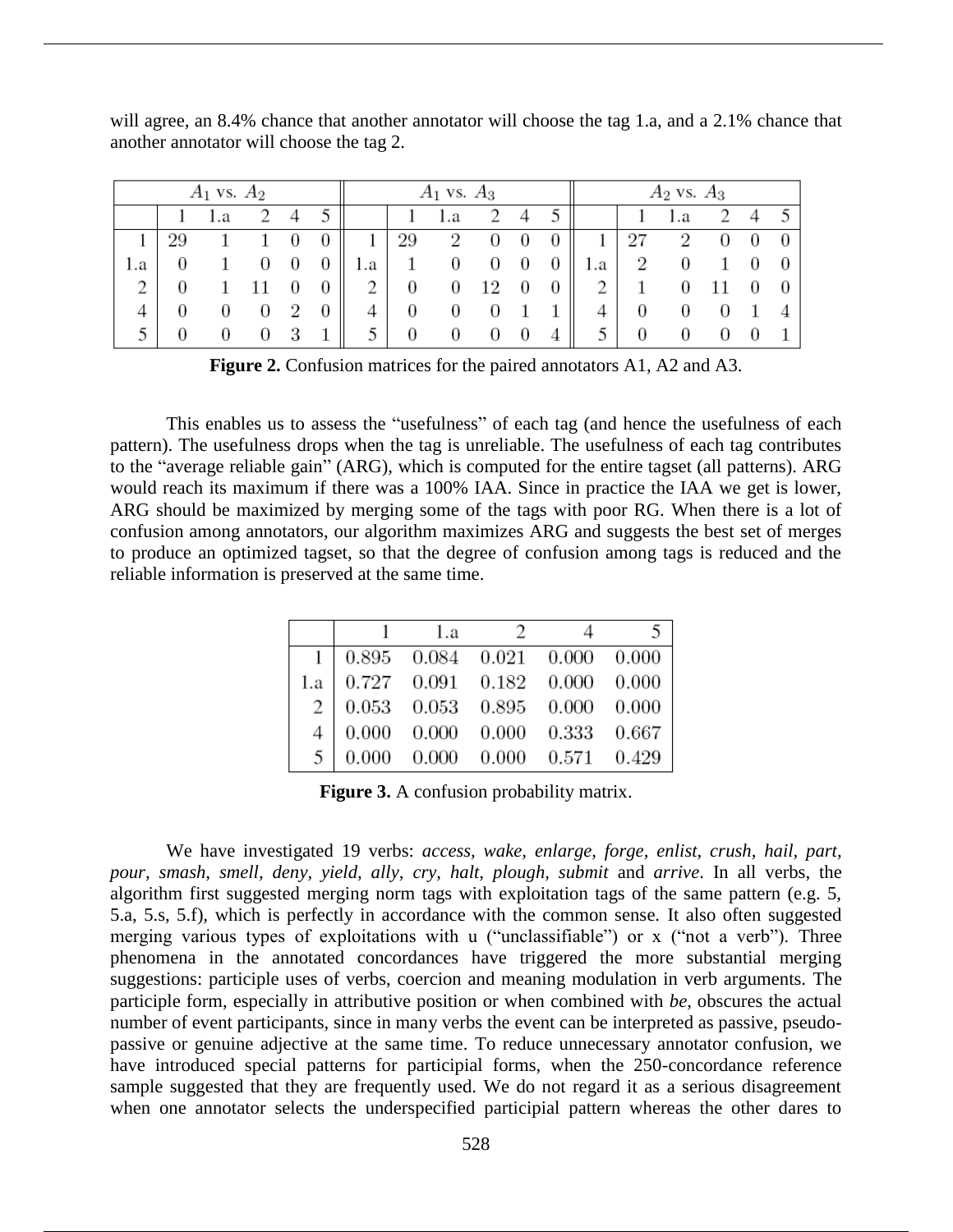interpret the event in more detail and picks the transitive pattern (selecting intransitive patterns is forbidden for syntactic reasons). Cf.:

(1)  $\left[ \ldots \right]$  inmates in prisons,  $\le$ enlisted> men in basic training camps  $\left[ \ldots \right]$ 

*Enlist* in this case fits both the transitive pattern (someone enlists someone else to provide him with a service) and the participial pattern "enlisted = registered for a service". The intransitive pattern "someone enlists (in the army etc.)" is out of question, since we regard the pseudo-passive verb form syntactically as an adjective (and an adjective would get "x"). This helps eliminating a more substantial disagreement between two very different patterns (transitive vs. intransitive). Suggestions of merges between a regular pattern and a participial pattern are therefore systematically rejected as unnecessary. The merging suggestions become, however, interesting, when an argument position of a verb is typically occupied by nouns that enable meaning modulations or coercion. For instance, *support* that *arrives* can be both interpreted as an event that happens and as material entities that are delivered (each belonging to a different pattern), or one can *submit* himself to *the will of others,* where we either emphasize *will* as an (unpleasant) eventuality/rule or the people who execute their will (submit oneself to a person/institution), which also have each their respective patterns. When modulations/coercions occur systematically, the merge is worth consideration.

### 4. Discussion

A manual analysis of the suggested merges showed that the suggested merges were all in accordance with the common sense. Besides, the algorithm suggested very few merges regarded as substantial. Given that semantic annotation is meant to teach computers to mimic human judgment, we consider it a good preliminary result that the algorithm behaves in a way that makes sense to humans, and, in addition, it verifies the manually produced patterning. In the future, we will exclude judgments based on one single instance of disagreement. In all these cases, the concordances were either highly metaphorical or simply odd even in a broader context.

It is to be emphasized that RG does neither immediately assess the quality of the entry nor the quality of the annotation. The output has to be analyzed by a human, since the causes of disagreements often lie in the natural ambiguity or vagueness of the concordances, whereas the categories can be perfectly distinct.

This tool is generic enough to be used with any kind of annotation where the tagset is to be optimized during the annotation.

### Note

 $1$ This work has been using language resources developed and/or stored and/or distributed by the LINDAT-CLARIN project of the Ministry of Education of the Czech Republic (project LM2010013), and it was financed by the Czech Science Foundation under the projects P103/12/G084 and P406/2010/0875.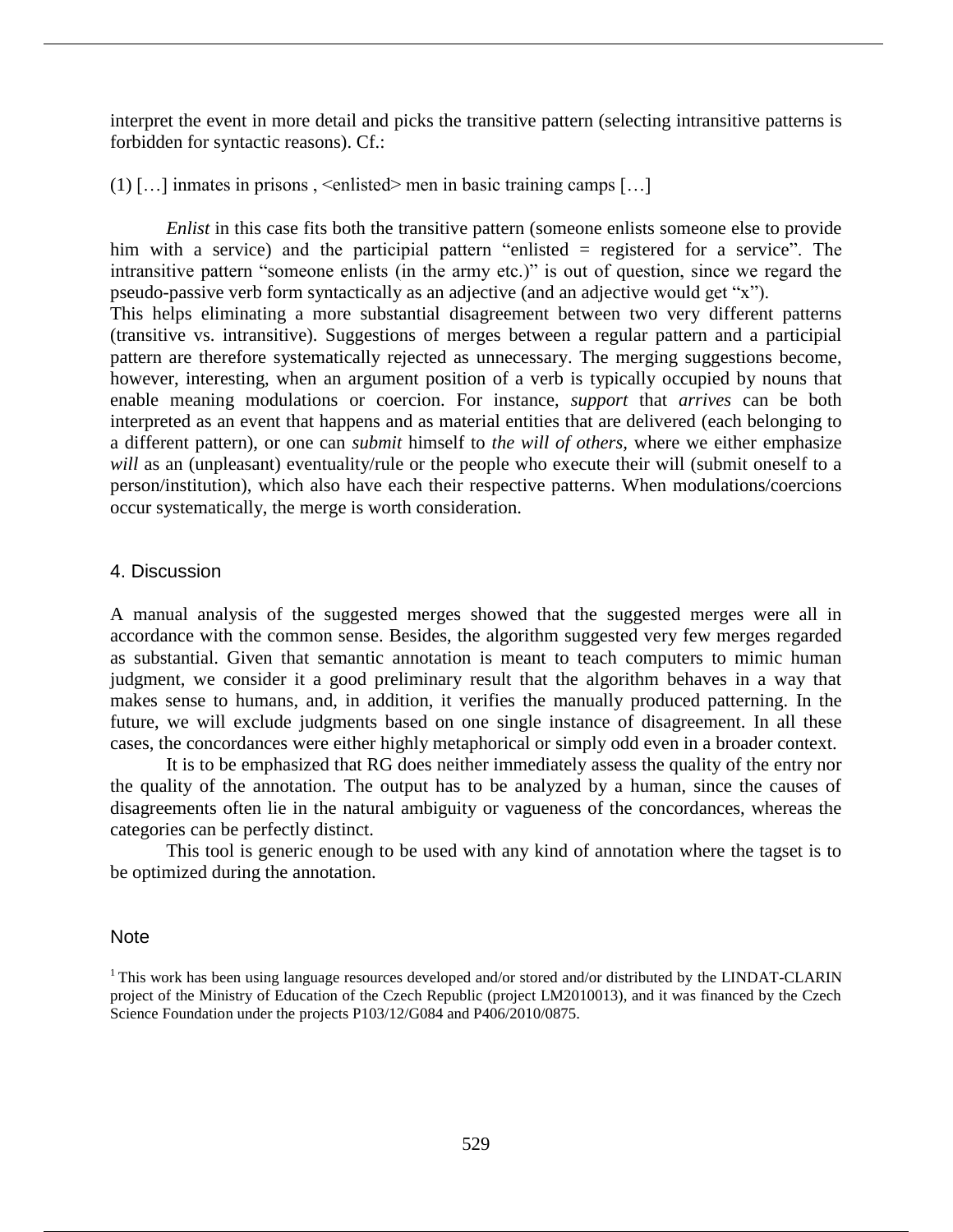#### References

**A. Dictionaries**

- **Rundell, M. (ed.) 2007.** *Macmillan English Dictionary for Advanced Learners.* (Second Edition.) Oxford: Macmillan Education. (MEDAL2).
- **Sinclair J. and P. Hanks et al. 1991.** *Collins Cobuild English Dictionary for Advanced Learners.* HarperCollins Publishers.

**B. Other literature**

- **Aharon, R. B., I. Szpektor and I. Dagan 2010.** 'Generating Entailment Rules from FrameNet.' In *Proceedings of the ACL 2010 Conference Short Papers. Presented at the ACL 2010*. Uppsala: Association for Computational Linguistics, 241–246.
- **Artstein, R. and M. Poesio 2008.** 'Inter-coder Agreement for Computational Linguistics.' *Computational Linguistics* 34.4: 555–596.
- **British National Corpus, Version 3 (BNC XML Edition)** (British National Corpus Consortium, 2007) http://www.natcorp.ox.ac.uk/.
- **Cinková, S. and P. Hanks.** *Validation of Corpus Pattern Analysis – Assigning pattern numbers to random verb samples*. 15 March 2012.

http://ufal.mff.cuni.cz/spr/data/publications/annotation\_manual.pdf.

- **Cinková, S., M. Holub and V. Kríž. To appear 1.** 'Managing Uncertainty in Semantic Tagging.' Accepted for *EACL 2012,* Avignon, France.
- **Cinková S., M. Holub, A. Rambousek and L. Smejkalová. To appear 2.** 'A database of semantic clusters of verb usages.' Accepted for *LREC 2012*, Istanbul, Turkey.
- **Erk, K. 2010.** 'What Is Word Meaning, Really? (And How Can Distributional Models Help Us Describe It?).' In R. Basili and Marco Pennacchiotti (eds.), *Proceedings of the 2010 Workshop on Geometrical Models of Natural Language Semantics*. Uppsala: Association for Computational Linguistics, 17–26.
- **Fellbaum, C. 1998.** *WordNet. An Electronic Lexical Database.* Cambridge, MA: MIT Press.
- **Fillmore, C. J. and B. T. S. Atkins 1994.** 'Starting Where the Dictionaries Stop: The Challenge for Computational Lexicography.' In B. T. S. Atkins and A. Zampolli (eds.), *Computational Approaches to the Lexicon*. New York: Oxford University Press, 349–393.
- **Hanks, P. Forthcoming.** *Lexical Analysis: Norms and Exploitations.* MIT Press.
- **Hanks, P. and J. Pustejovsky 2005.** 'A Pattern Dictionary for Natural Language Processing', *Revue Francaise De Linguistique Appliquée* 2005.2: 63–82.
- **Hovy, E., M. Mitchell, M. Palmer, L. Ramshaw and R. Weischedel 2006.** 'OntoNotes: The 90% Solution', in *Proceedings of the Human Language Technology Conference of the NAACL, Companion Volume: Short Papers*, NAACL-Short '06 . Stroudsburg, PA, USA: Association for Computational Linguistics, 57–60.
- **Kilgarriff, A. 1997.** 'I Don't Believe in Word Senses.' *Computers and the Humanities* 31: 91– 113.
- **Palmer, M., D. Gildea and P. Kingsbury 2005.** 'The Proposition Bank: An Annotated Corpus of Semantic Roles' *Computational Linguistics Journal*, 31.1: 71–105.
- **Rumshisky, A., M.Verhagen and J. Moszkowicz 2009.** T*he Holy Grail of Sense Definition: Creating a Sense-Disambiguated Corpus from Scratch*. Presented at the Fifth